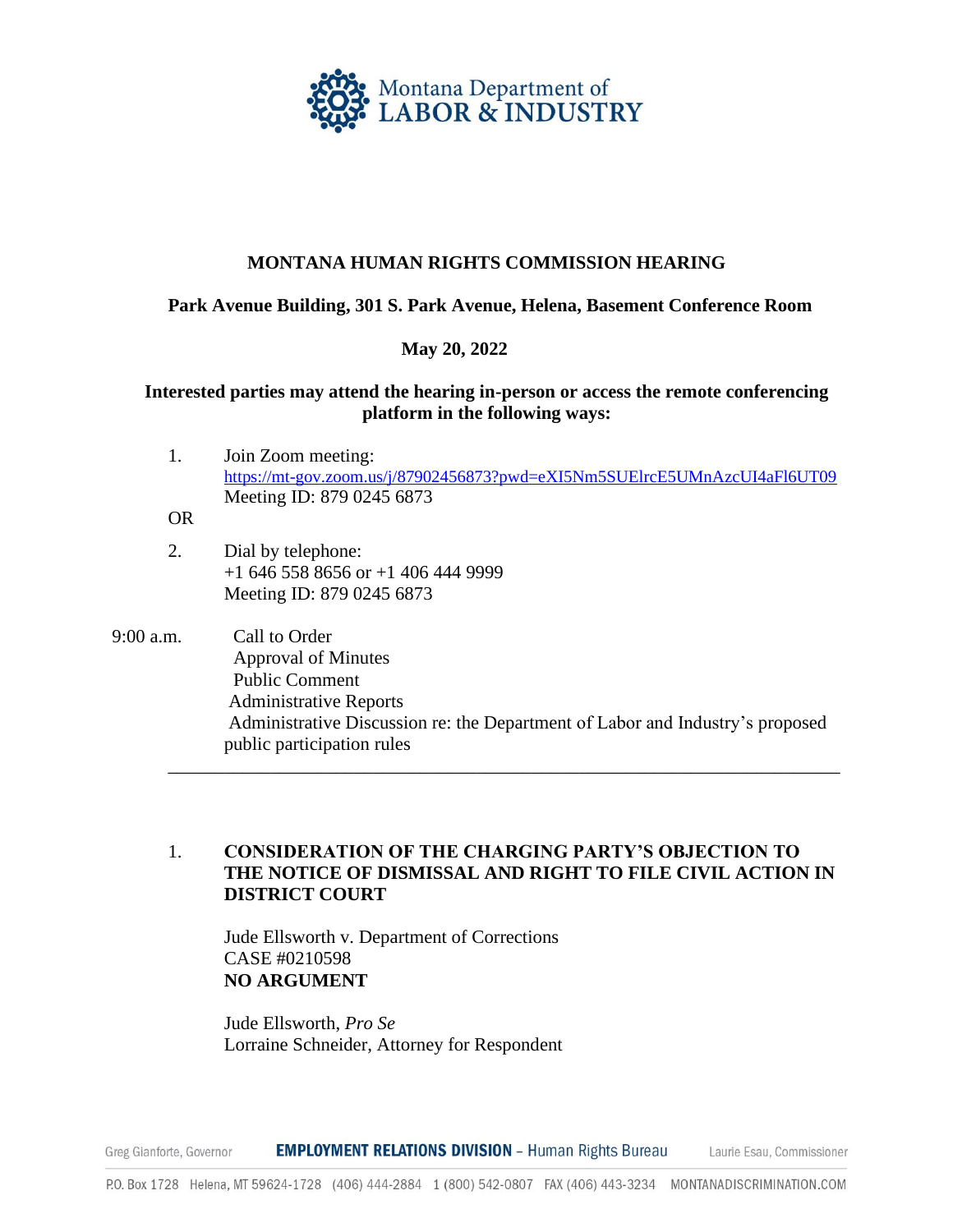

## 2. **CONSIDERATION OF THE CHARGING PARTY'S OBJECTION TO THE NOTICE OF DISMISSAL AND RIGHT TO FILE CIVIL ACTION IN DISTRICT COURT**

Juan Rodriguez v. Montana Department of Corrections CASE #0210579 **NO ARGUMENT**

Juan Rodriguez, *Pro Se* Lorraine Schneider, Attorney for Respondent

# 3. **CONSIDERATION OF THE CHARGING PARTY'S OBJECTION TO THE NOTICE OF DISMISSAL AND RIGHT TO FILE CIVIL ACTION IN DISTRICT COURT**

Sonny Silverthorne v. Lewis and Clark County CASE #0210619 **NO ARGUMENT**

Sonny Silverthorne, *Pro Se* Gregory L. Bonilla, Attorney for Respondent

# 4. **CONSIDERATION OF THE CHARGING PARTY'S OBJECTION TO THE NOTICE OF DISMISSAL AND RIGHT TO FILE CIVIL ACTION IN DISTRICT COURT**

Leif Kirchoff v. Big Sky Resort CASE #0210578 **NO ARGUMENT**

Leif Kirchoff, *Pro Se* Mark Feddes, Attorney for Respondent

## 5. **CONSIDERATION OF THE CHARGING PARTY'S OBJECTION TO THE NOTICE OF DISMISSAL AND RIGHT TO FILE CIVIL ACTION IN DISTRICT COURT**

James Graves v. St. Peter's Health CASE #0210572 **NO ARGUMENT**

James Graves, *Pro Se* Daniel Auerbach, Attorney for Respondent